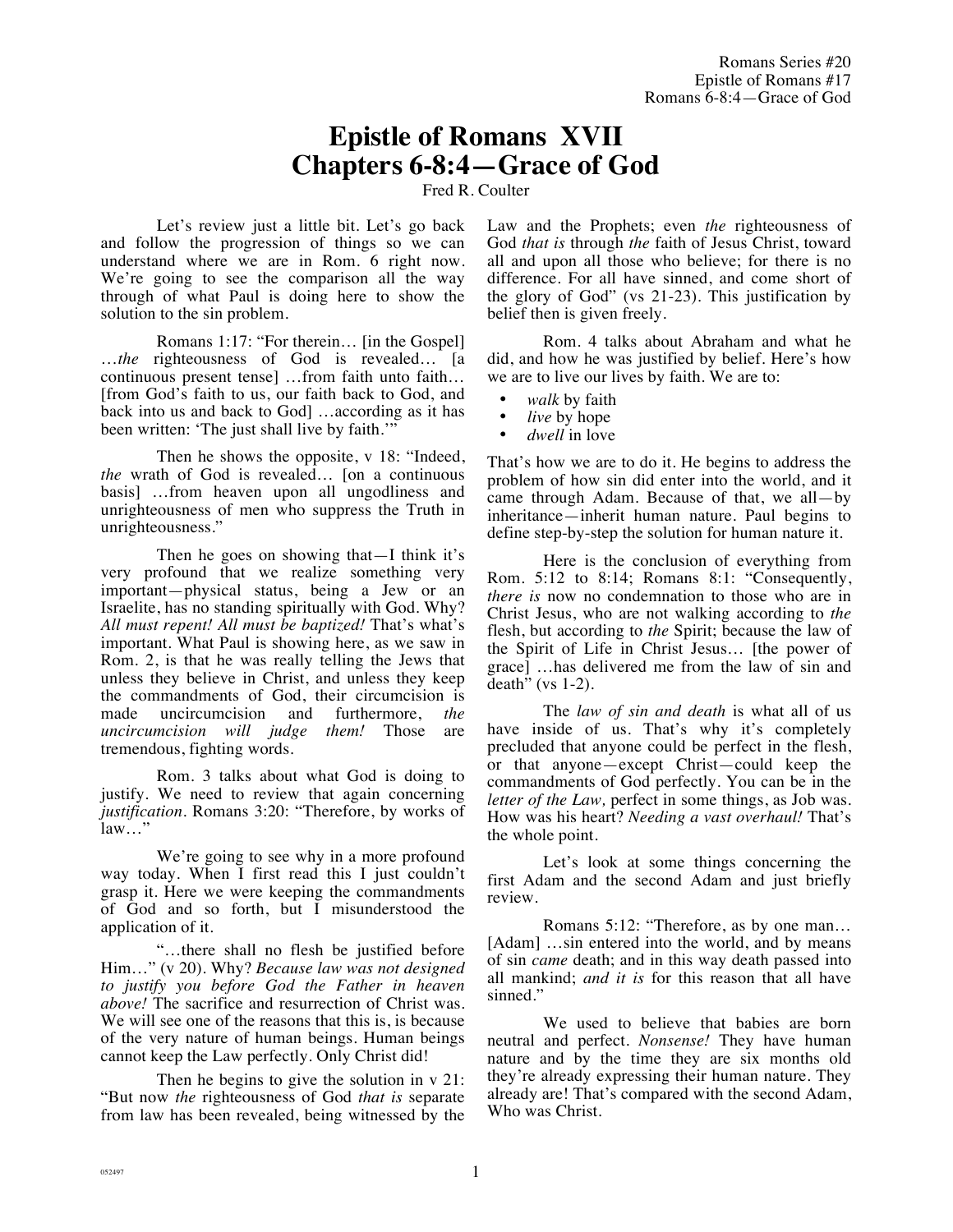# What did the **first Adam** do?

- 1. he disobeyed God and was displeasing to Him
- 2. he sinned
- 3. he disbelieved God and believed his wife and Satan

# The **second Adam: Christ**:

- 1. He *obeyed* God, always doing the things that pleased Him!
- 2. He *was sinless*; without sin!
- 3. He *believed* God!
- 4. He *loved* God!
- 5. He *gave* His life!

I want you to look at something that is very important for us to understand:

Verse 15: "But *should* not the **free gift** be even as the offense *was*?…." What is the 'free gift'? *Jesus Christ!* 'God so loved the world *He gave* His only begotten Son.' That means the free gift of everything that Jesus stands for.

"…For if by the transgression of the one man many died, how much more did the **grace of God,** and the **gift of grace,** which *is* by the One Man, Jesus Christ, abound unto many?" (v 15). So, you have:

- free gift
- grace of God
- gift of grace

Verse 16: "And *should* not the **free gift** *be* like that which came by *the* one who had sinned? For on the one hand, judgment *was* by one unto condemnation; but on the other hand, the **free gift** *is by one* to *the* justification of many offenses." That is Christ giving:

- His life
- His death
- His crucifixion
- His resurrection

## *That is the free gift!*

Now then, other things come from that, v 17: "For if by the offense of the one man death reigned by the one, how much more shall those who receive the abundance of grace and the **gift of righteousness** reign in life by the One, Jesus Christ." So, right here we have three gifts defined or listed:

- the free gift
- gift of grace
- gift of righteousness

All necessary for salvation! The *free gift of Christ* with His life, death and resurrection comes first. Then you have the *gift of grace*, which then begins the operation of grace. Then you have the *gift of righteousness,* which is the imputing of the righteousness of Christ to everyone He calls.

I know we're getting into very detailed theology today. We are going to understand what theologians do not understand. If you can understand this, then you are understanding some of the most deep and profound things that God can teach us; but absolutely necessary for us to grow in grace and knowledge and overcome and realize our standing before God.

Verse 18: "So then, even as by the one transgression condemnation *came* unto all men, in the same way also, by the one act of righteousness *shall* justification of life *come* unto all men. For even as by the disobedience of the one man many were made sinners, in the same way also, by the obedience of the one *Man* shall many be made righteous. Moreover, the law entered, so that transgression might abound…" (vs 18-20).

We come to a higher level of the understanding of the Law, which then makes sin exceedingly sinful.

"…but where sin abounded, the grace *of God* did super abound… [God is able to cover all of those transgressions] … so that even as sin has reigned unto death, so also might the grace *of God* reign through righteousness unto eternal life through Jesus Christ our Lord" (vs 20-21).

This is very profound, Romans 6:1: "What then shall we say? Shall we continue in sin so that grace may abound? MAY IT NEVER BE!…." (vs 1- 2). Let's just survey a little bit.

Verse 15: "What then? Shall we sin because we are not under law, but under grace? MAY IT NEVER BE!"

Romans 7:7: "What then shall we say? Is the law sin? MAY IT NEVER BE!…."

Verse 13: "What then shall we say? *Is* the Law sin? MAY IT NEVER BE!...."

These are all the mistakes that all the theologians make constantly! Yet, Paul said, "MAY IT NEVER BE!"

Romans 6:2: "MAY IT NEVER BE! We who died to sin… [How did you die to sin? *Through baptism!*] ...how shall we live any longer therein?"

Rom. 6 begins the application of the Covenant of God. Recall to remembrance what I gave concerning the covenant sacrifice of Gen. 15, as it relates to the death of Christ. The death of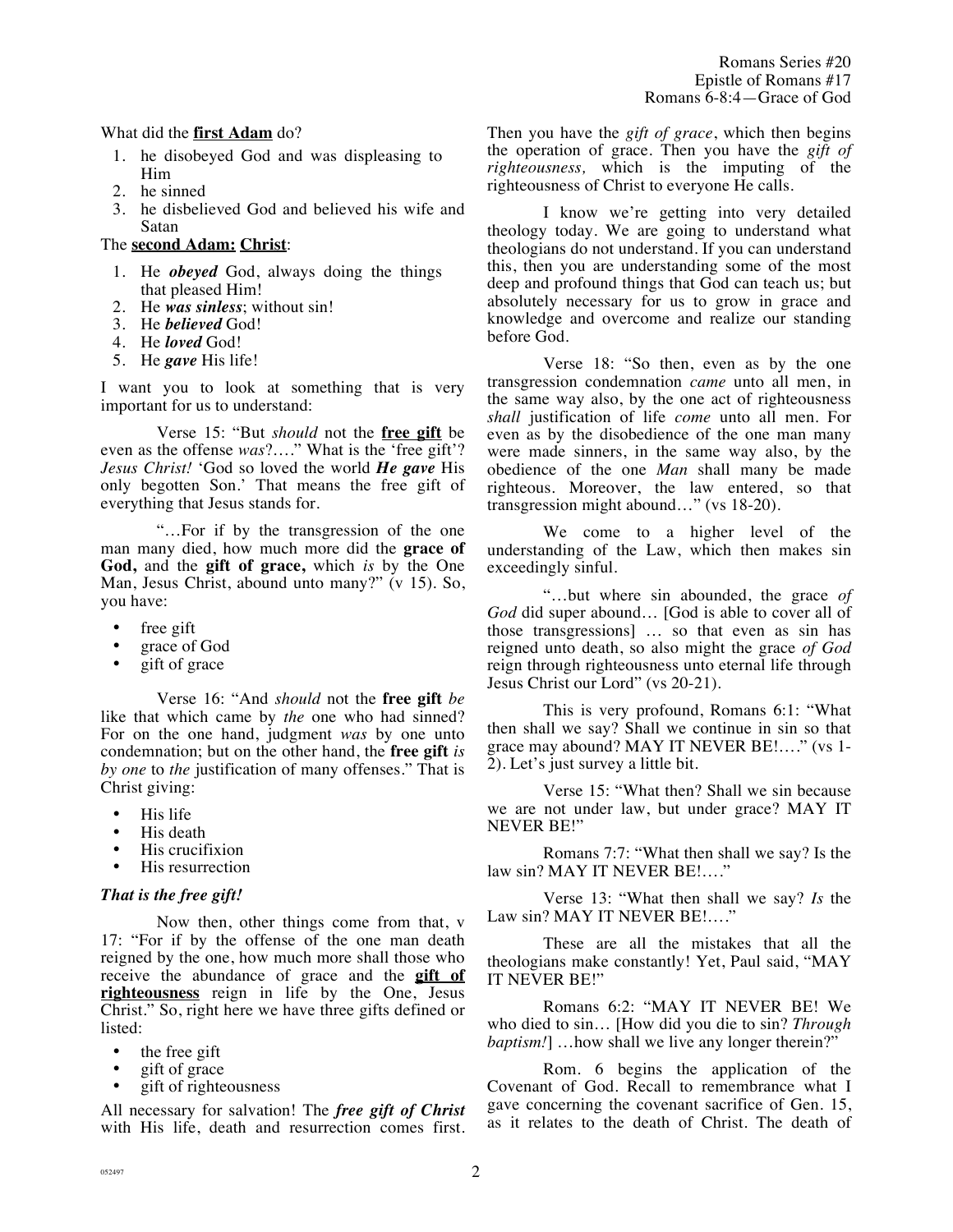Christ becomes a very profound, pivotal point in history. Yes, in all eternity! His death then is something that we participate in.

Verse 3: "Or are you ignorant that we, as many as were baptized into Christ Jesus, were baptized into His death?" Now we're going to start solving the problem.

- the problem is  $sin$ —the solution is grace
- the problem is death—the solution is life
- the problem is flesh—the solution is spirit

Here's how it's accomplished, v 4: "Therefore, we were buried… [just as Christ was in the tomb; just as Christ died] …with Him by the baptism into **the death**… [that's what it is in the Greek, into that very same death as Jesus Christ] …so that, just as Christ was raised from *the* dead by the glory of the Father, in the same way, we also should walk in newness of life…. [complete newness of life] …For if we have been conjoined… [knit or fused] …together in the likeness of His death…" (vs 4-5).

What are we also saying with this? *We're to going to see that as Christ died, we also enter into the covenant relationship with Him, with the same death, through baptism.* We died to sin! Just as the death of Christ and the whole purpose of God was irrevocable and He was resurrected from the dead, so likewise our decision with baptism is irrevocable and the resurrection cures the problem.

"…conjoined together in the likeness of His death, so also shall we be *in the likeness* of *His* resurrection" (v 5). As Jesus said, 'He who follows after Me must hate his father and mother, brother and sister, children, lands and life, yea, his own life, also. And whosever does not pick up his cross and come after Me cannot be My disciple.' So, we are crucified with Him!

Verse 6: "Knowing this, that our old man was co-crucified with *Him* in order that the body of sin might be destroyed…" A progressive thing that is worked at through the Spirit of God to destroy the body of sin.

"…so that we might no longer be enslaved to sin; because the one who has died *to sin* has been justified from sin" (vs 6-7). Freely! It is a gift of righteousness! *Freely!*

Verse 8: "Now, if we died together with Christ, we believe that we shall also live with Him, knowing that… [this is what we have to understand and realize] …Christ, having been raised from *the* dead, dies no more; death no longer has any dominion over Him. For when He died, **He died unto sin once for all**…" (vs 8-10).

God is going to apply that to all human beings in His plan. That's something we need to understand.

"…but in that He lives, He lives unto God. In the same way also, you should indeed reckon yourselves to be dead to sin, but alive to God through Christ Jesus our Lord" (vs 10-11).

Now we are going to see a comparison going through here. We are to be alive to God, but dead to sin that we should not serve sin any longer. Let's see how that is done. He's talking about exactly the same thing here:

Galatians 2:20: "I have been jointly crucified with Christ… [co-crucified] …yet, I live…. [here we are the same thing; we are living] …*Indeed,* it is no longer I… [this is the point we all need to come to] …but Christ lives in me. For *the life* that I am now living in *the* flesh, I live by faith that *very faith* of the Son of God, Who loved me and gave Himself for me." That's what Christ did! Also, part of the things that we are promised are part of the sufferings that Christ went through.

We are dead to sin, but alive to God! What I want you do is look at these things on a  $A/B'$  we're going to see 'A/B' all the way through:

- $A'$ —dead to sin
- 'B'—alive to God through Christ

Because of this, here's what we need to do:

Romans 6:12: "Therefore, do not let sin rule in your mortal body…" Notice, it doesn't say you have no proclivity to sin at all; *don't let it rule!*  That's why we went through James 1, how sin comes about, step-by-step.

Don't let it rule "…by obeying it in the lusts thereof" (v 12). We are to put sin to death through the power of the Holy Spirit. We're going to see there's this constant struggle going on; constant choices laid before us. People in the world don't go through this. They have no consciousness of it. But we who have the Holy Spirit go through this. We have this fight! this battle! this war!

Verse 13: "Likewise, do not yield your members as [A] instruments of unrighteousness to sin; rather, yield yourselves to God as those who are alive from *the* dead, and your members *as* **[B]** instruments of righteousness to God. For sin shall not rule over you because you are not under law, but under grace" (vs 13-14).

This is a very profound verse right here. It is misunderstood by the Protestants who say that 'if you're under grace you don't have to do anything'; misunderstood by those who are under law by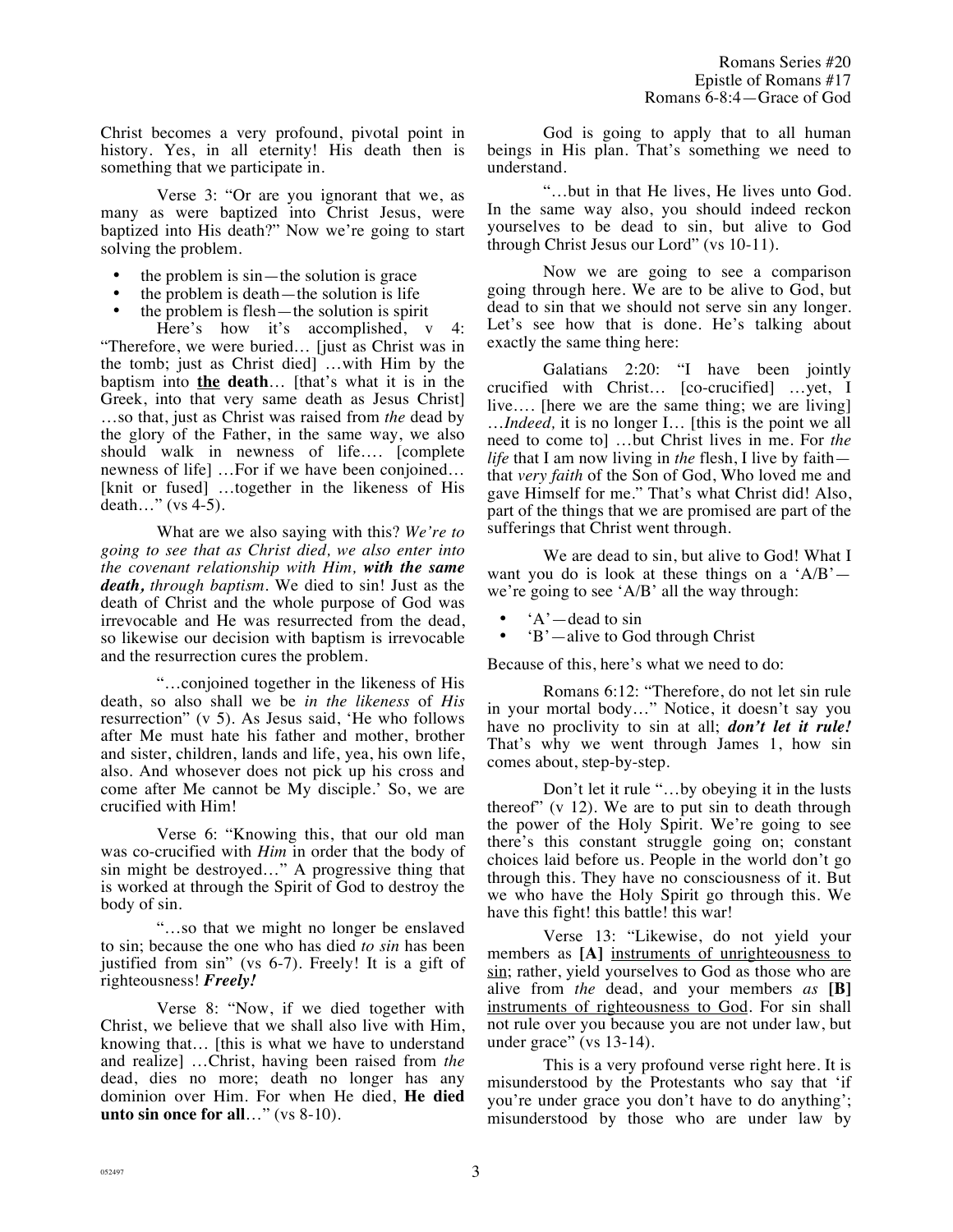misinterpreting grace. Here's one way that it was interpreted before; they would read it: 'Sin shall not rule over you because you are not under the penalty of the law'—which is not a true statement.

- Was ancient Israel under the penalty of law? *Yes!*
- Did sin rule over them? *Yes!*

"…but under grace" (v 14). If you insert the word *penalty* between 'under' and 'law,' then you must also insert *penalty* between 'under' and 'grace': 'you are not under *the penalty* of law, but under *the penalty* of grace'—which is ludicrous, there's no such thing as *the penalty of grace.* It is the opposite! So, what does this mean? Let's look at it *under law.* Under law means

- you're living in the flesh
- you have works of law
- you have a physical temple
- You have justification to the temple

Did any of those things ever change the heart? Let's go to Heb. 9, and then we will look at what happened to the one who even built the temple.

Hebrews 9:11: "But Christ Himself has become High Priest of the coming good things, through the greater and more perfect tabernacle, not made by *human* hands (that is, not of this *present physical* creation). Not by *the* blood of goats and calves, but by the means of His own blood, He entered once for all into the Holiest, having *by* Himself secured everlasting redemption *for us*" (vs 11-12). Again, we are getting the comparison between the spiritual and the physical.

Verse 13: "For if the blood of goats and bulls, and *the* ashes of a heifer sprinkled *on* those who are defiled, sanctifies to the purifying of the flesh."

What does this mean? What were they purified to? *They were purified to the temple! They were sanctified to the temple!* That was it. They were not justified to God the Father in heaven above because that requires something greater. Even though they would do these works of law, what was still a problem? *There was a vast problem!* Let's see what the problem was.

Galatians 3:22 is talking about the time up to Christ: "But the Scriptures **have shut up all things under sin**…" Who shut them up under sin? *God did!* Why? *Because of the sin of Adam!* That's why!

"…so that by *the* faith of Jesus Christ the promise might be given to those who believe. Now, before faith came we were guarded under law, **having been shut up unto the faith** that was yet to be revealed" (vs 22-23).

Let's see what the predicament was and then we will see how that actually worked out. They are "…shut up unto faith…" They are "…shut up unto sin…"

Romans 11:32: "For God has given them all over to unbelief in order that He might show mercy to all."

What happens when you're under law and you do the things according to law? *Law does not change the heart, because law cannot impart the Spirit of God!* Law can modify your behavior for a time. Let's look at the example of Solomon who built the temple. God gave David the plans for everything to build the temple. David set back the iron, the brass, the gold, the silver—set that all in store—commanded that Solomon build it according to the plans that he gave. Look what happened. God also appeared to him twice—didn't He? Solomon gave a tremendous dedicatory prayer when the temple was dedicated. Notice what happened to Solomon.

1-Kings 11:1: "And King Solomon loved many foreign women, even the daughter of Pharaoh, Moabites, Ammonites, Edomites, Sidonians, Hittites; of the nations which the LORD had said to the children of Israel, 'You shall not go in to them, and they shall not go in to you; surely they will turn away your heart after their gods.' *But* Solomon clung to these in love. And he had seven hundred wives, princesses, and three hundred concubines…. [A thousand women!] …And **his wives turned away his heart**, for it came to pass when Solomon was old, his wives turned away his heart after other gods. And his heart was not perfect with the LORD his God as *was* the heart of David his father" (vs 1- 4). He had all of it right there. Did being *under law* solve the problem of human nature? *NO!*

Verse 5: "For Solomon went after Ashtoreth, the goddess of the Sidonians, and after Milcom, the abomination of the Ammonites; and Solomon did evil in the sight of the LORD and did not *go* fully after the LORD like his father David. Then Solomon built a high place for Chemosh, the abomination of Moab... [He went into the pagan temple-building business!] …in the hill, which *is* before Jerusalem, and for Molech, the abomination of the children of Ammon. And likewise he did for all his foreign wives, and burned incense and sacrificed to their gods" (vs 5-8).

You talk about being 'hen-pecked'! You talk about giving into your wives! I mean, Adam was bad, it was difficult, but Solomon was impossible! He was so harried by his wives. 'Build me this! You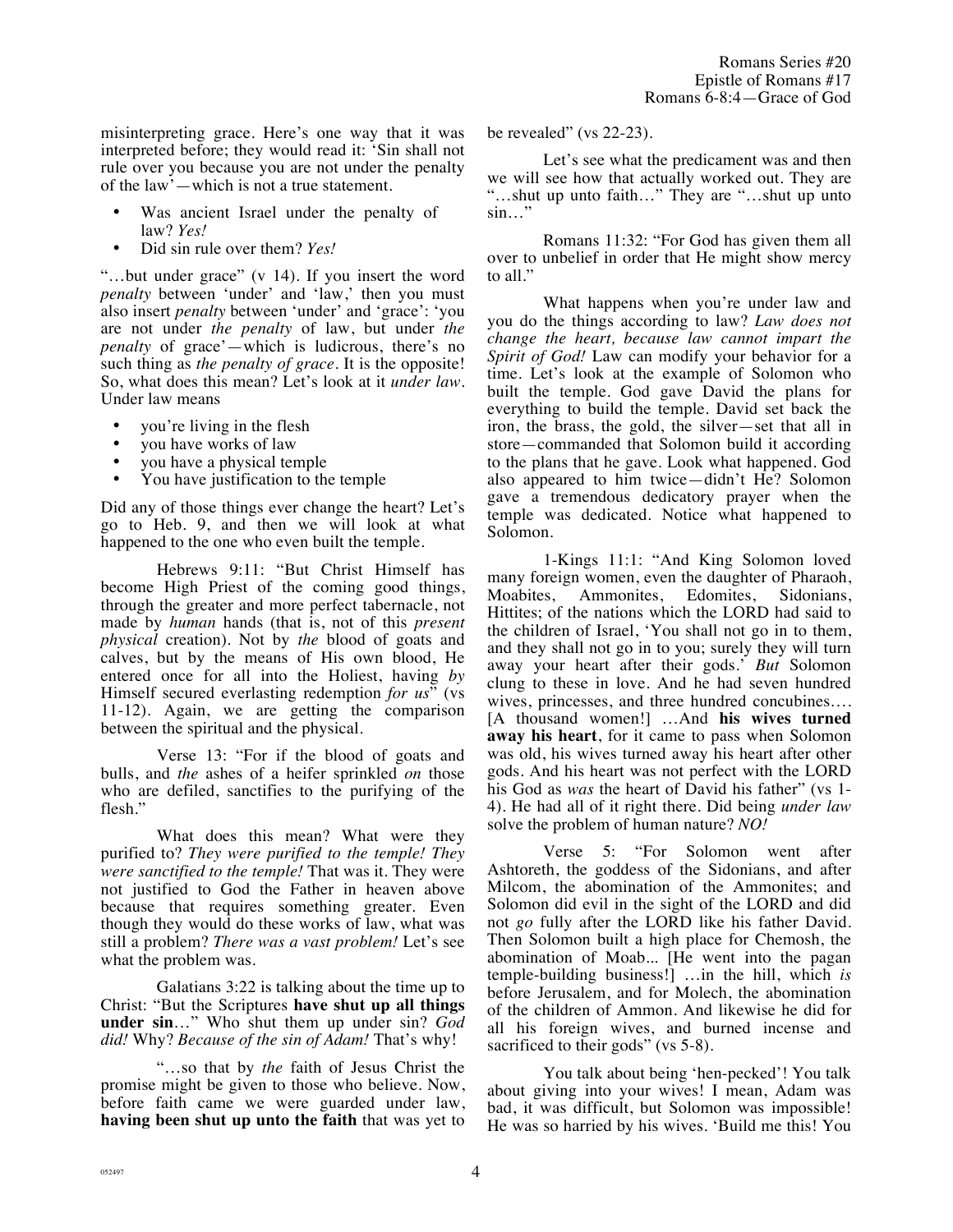built it for that one there; you build one for me. I want one for my god, she has one for her god. Do you love me? If you loved me you'd build one for me!'

So, he was the most 'hen-pecked' rundown man toward the end of his life, it was unreal! All of this didn't change his heart and then you read the book of Ecclesiastes and you find out how cynical that he really was in his view of life, though being true what he wrote.

What was the law concerning wives. I think we're seeing a good example of the breaking of law, right here. This is not defining anything that is good. This is defining something, which is inherently multiplying over evil.

Verse 9: "And the LORD *was* angry with Solomon because his heart was turned from the LORD God of Israel…" Remember when the Ten Commandments were given? What did God say? 'Oh that there would be such a heart in them that they would keep My commandments always' (Deut 5). They were *shut up unto sin*; they were *shut up from the faith*; they were all concluded in unbelief—the whole world!

Now let's see what happened to Israel. After all of that:

- Did punishment change them?
- Did correction change them?

You can apply this to the world today.

- Do all the laws that are created make righteousness?
- Does it change the heart? *NO!*

As a matter of fact, even those who enforce the law become the oppressors using law!

- Would you not say this nation is under the system of judges and law? *Yes!*
- Has it cured any sin? *No!*
- Is every new law enacted something which then makes righteousness in the hearts of people? *No!*
- What happened when they reduce the speed limit to 55? *We all went over it!*

We were all used to going 75 mph and that was the law at one time. They reduced it to 55, now they have it back up to 65. Let's see what the children of Israel did. After hundreds of years of being under law,

- Did it solve the sin problem? *No!*<br>• Did it change the heart? *No!*
- Did it change the heart? *No!*

Let's see what happened, 2-Kings 17:9: "Now, the children of Israel secretly did things that *were* not right against the LORD their God. And they built high places in all their cities for themselves from the Watch Tower to the fortified city. And they set up images and groves for themselves in every high hill, and under every green tree. And they burned incense in all the high places, like the nations whom the LORD had removed from before them, and they practiced evil things to provoke the LORD to anger, for they served the idols of which the LORD had said to them, 'You shall not do this thing.' And the LORD testified against Israel and against Judah, by all the prophets, *by* all the seers, saying, 'Turn from your evil ways and keep My commandments *and* My statutes, according to all the law, which I commanded your fathers, and which I sent to you by My servants the prophets'" (vs 9-13). Never penetrated!

Verse 14: "Nevertheless, they would not hear, but hardened their necks, like the neck of their fathers who did not believe in the LORD their God. And *they* rejected His statutes and His covenant, which He made with their fathers, and His warnings that He testified against them. And they went after vanity, and became vain…" (vs 14-15).

And that, brethren, is exactly where this society is today. You can see the reflected in the television. It is vain! It is stupid!

"…and went after the nations around them, concerning whom the LORD had charged them not to do like them" (v 15).

- Has this not also happened in the Church?<br>• Have they left God and become vain?
- Have they left God and become vain?
- *Yes!*

I submit to you that being now endorsed by the International Four-Square Gospel Pentecostal Church that you are bona fide fake Christians is an abomination to God! It is foolishness and vanity. That's what all 'tongues-speaking' is.

What happened? Verse 16: "And they left all the commandments of the LORD their God and made molten images, two calves for themselves. And they made a grove, and worshiped all the host of heaven… [What is my horoscope today?] … and served Baal. And they caused their sons and their daughters to pass through the fire…." (vs 16-17). Today it's modern rock music, the school system and the witchcraft that goes on, actively taught.]

"…And they used divination and sorceries, and sold themselves to do evil in the sight of the LORD, to provoke Him to anger. So, the LORD was very angry with Israel and removed them out of His sight; not one was left, only the tribe of Judah by itself" (vs 16-18)—and Judah heard, feared and repented. *NO!*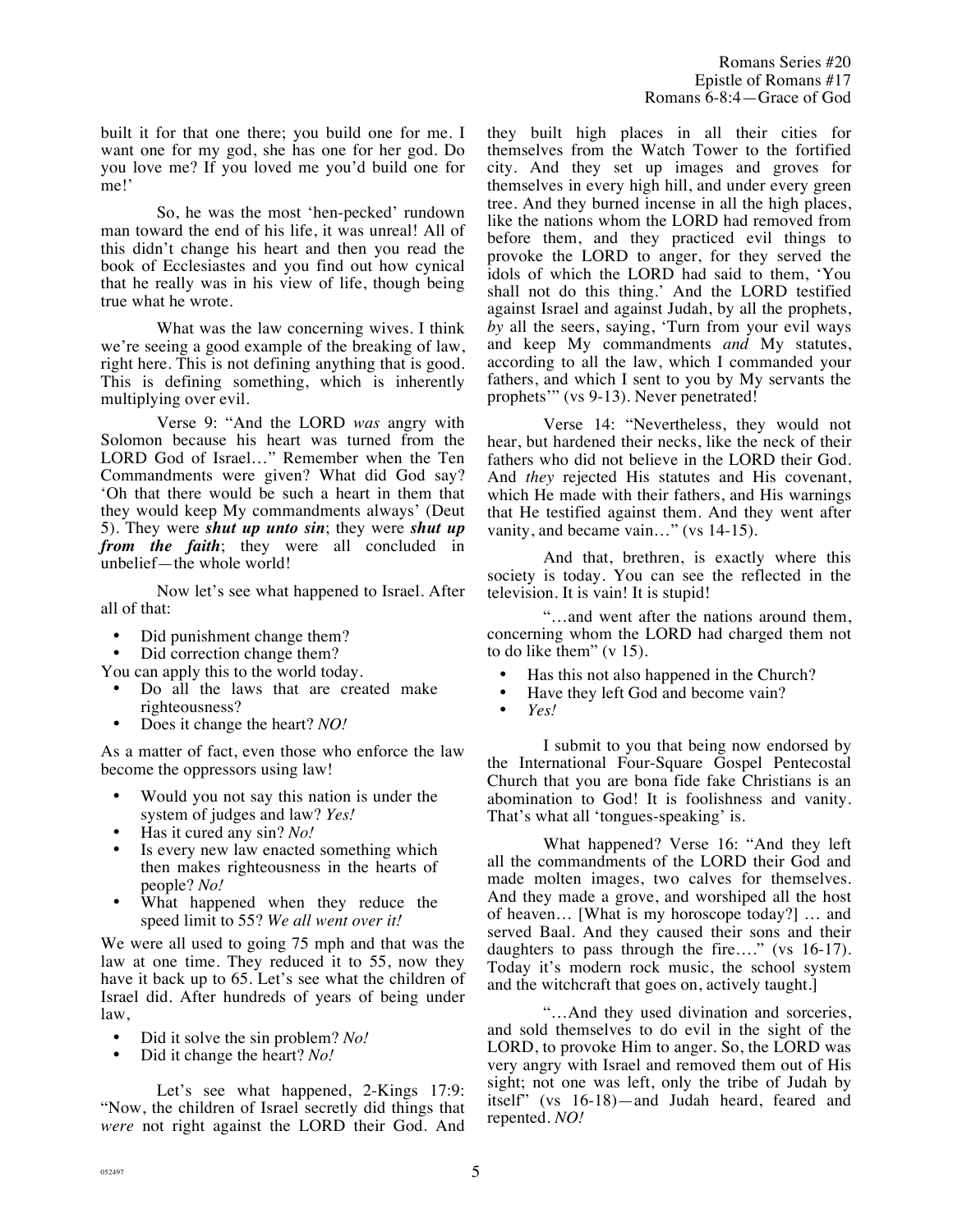Verse 19: "Also Judah did not keep the commandments of the LORD their God, but walked in the statutes, which Israel made. And the LORD rejected all the seed of Israel, and afflicted them, and delivered them into the hand of spoilers until He had cast them out of His sight" (vs 19-20). What do you think God is going to do to those people who reject the New Covenant today?

It didn't solve it. Being under law does not get rid of sin. That's why sin ruled over Solomon, sin ruled over the children of Israel and Judah. Sin rules over everyone because they are *under law*. Now then, being under law without the temple, you can't even be justified to a temple. Under law there is no justification to God, because there is grace.

Now let's look at what it means to be *under grace*. We will call this *the power of grace, the work of grace.* Let's see what it is, how it works. Grace is the entire action of God toward you. It is the grace *of* God, coming *from* God to each of us:

- **1. God calls you**—that's the first operation of grace; God does it!
- **2. God leads you to repentance**—that is the grace of God! You become conscience of sin!
- **3. You are baptized with Christ**—after repentance. Repent and be baptized!

That is an operation of God whereby you're coburied, co-crucified with Him, knit together with Him in the likeness of His death.

4. **You are justified to God** in heaven above and have entrance into the Holiest!

Think of that, brethren, entrance into the Holiest in heaven above. That is awesome! I tell you, the next time you get on your knees and pray, ask God to help you understand that. Ask God to help you realize that you have the great and awesome blessing and privilege, through Christ, to come into His very presence with your prayers.

**5. You receive the Holy Spirit**—the begettal of the Holy Spirit in you, to lead you!

That is the beginning of the process of conversion. Conversion is a process, which is very difficult.

## **6. You receive the gift of righteousness!**

You need it in order to be allowed to come into the very presence of God in heaven above, you need to have that grace so He accepts you as He did Christ. Let that inspire you, brethren.

- **7. We walk in newness of life!**
- **8. We have the fruits of the Holy Spirit!**
- **9. Christ in you**—Christ is being formed in

you!

# **10. Eternal life!**

That is the power and operation of grace.

Now you understand why it says that 'in this grace wherein we are standing.' We are under that grace, under all of this together. That's the whole amount of it put together.

Let's see how there is a tension. This is the battle and this is the confrontation. And add to that there is also Satan and the world out there putting extra pressure upon people and it will vary from time-to-time.

Rev. 2 is a perfect example that you don't look to the outward circumstances of what is happening in a Christian's life.

#### (go to the next track)

Revelation 2:8: "And to the angel of the Church of *the* Smyrneans write: These things says the First and the Last, Who was dead but is alive. 'I know your works and tribulation and poverty…'" (vs 8-9). Looking at it from the outside, you would say, 'Whew! Doesn't pay to be a Christian.' God is not for me.

"…(but you are rich), and the blasphemy of those who declare themselves to be Jews and are not, but *are* a synagogue of Satan. Do not fear any of the things that you are about to suffer…." (vs 9-10).

There are times when we suffer. I have suffered; everyone of us have suffered. Some are still suffering some of the things. In the future there will also be suffering.

"…Behold, the devil is about to cast *some* of you into prison, that you may be tried; and you shall have tribulation ten days. Be faithful unto death, and I will give you a crown of life" (v 10). Looking at it on the outside, it didn't look very profitable, but inside there was something else that was happening with these people.

Galatians 5:16: "Now *this* I say, walk by *the* Spirit… [be led by the Spirit of God] …and you will not fulfill the lust of the flesh." We're going to see that there is a tension between the Spirit of God that is in you, and the pull of the law of sin and death that is in you. That's why the first resurrection is a better resurrection, because of what we go through. We are suffering with Christ.

Verse 17: "For the flesh lusts against the Spirit, and the Spirit against the flesh; and these things are opposed to each other, so that you cannot do those things you wish to do. But if you are led by *the* Spirit, you are not under *works of* law" (vs 17- 18). No, you are not under the condemnation of law.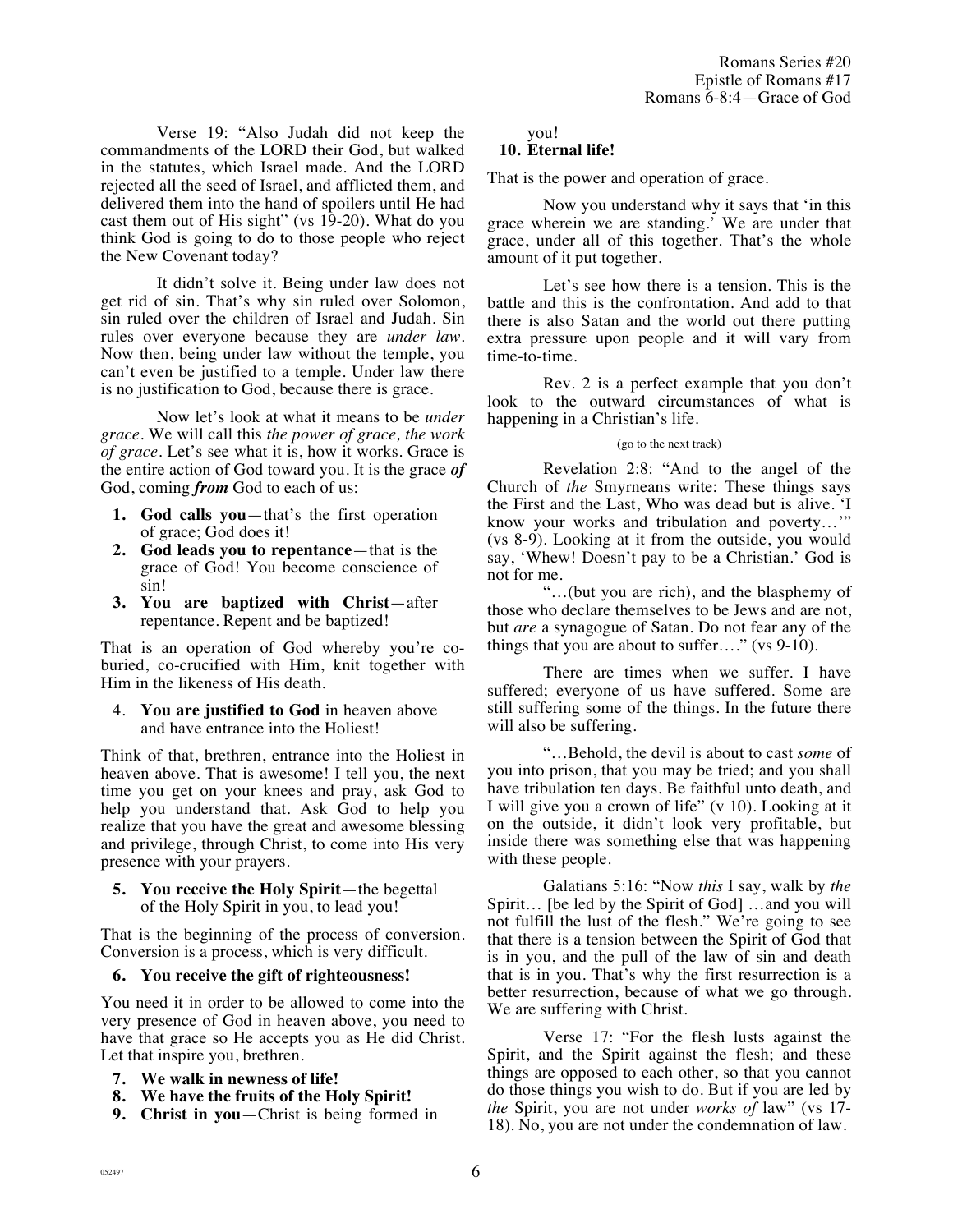Now then he gives the work of the flesh we just read it back with Solomon—v 19: "Now, the works of the flesh are manifest, which are *these*: adultery, fornication, uncleanness, licentiousness, idolatry, witchcraft…" (vs 19-20)—of which he did all of it.

Verse 22: "But the fruit of the Spirit is love…" That's why it's a very important thing, one of the very important things we can learn in the trials we are going through is this: 'God, help me to understand Your love. Help me in these situations that are impossible, to express the love of God to other people.' And it's difficult, brethren. I know, I've been there!

"…joy, peace, longsuffering, kindness, goodness, faith, meekness, self-control; against such things there is no law" (vs 22-23).

But, here's what we do, v 24: "But those who *are* Christ's have crucified the flesh with its passions and lusts. If we live by *the* Spirit, we should also be walking by *the* Spirit. We should not become vainglorious, provoking one another *and* envying one another" (vs 24-26).

We will see the same thing all the rest of the way through; Romans 6:15: "What then? Shall we sin, because we are not **[A]** under law, but **[B]** under grace? MAY IT NEVER BE! Don't you realize that to whom you yield yourselves *as* servants to obey… [whatever person, whatever thing, whatever it is] …you are servants of the one you obey, whether *it is* **[A]** of sin unto death, or it is **[B]** of obedience unto righteousness?" (vs 15-16).

Notice *obedience unto righteousness*—that perfect righteousness which comes from Christ, through His Holy Spirit.

Verse 17: "But thanks *be* to God, that you **[A]** were *the* servants of sin, but you **[B]** have obeyed from *the* heart…" That's what God wants, conversion of the heart—obedience and willingness from the heart!

"…that form of doctrine which was delivered to you… [the whole Gospel, everything that Christ taught] …and having been delivered **[A]** from sin, you became *the* **[B]** servants of righteousness" (vs 17-18).

Now, let's understand something important: *set free* is to be set free as a slave; to be a servant is to be—the Greek: 'doulous'—*now a slave of righteousness unto God!* But you do it by choice. In the Roman Empire there were those who freely chose to become slaves, because of whatever circumstances. He's using that analogy. We are to be "…servants of righteousness."

Verse 19: "I speak from a human point of view because of the weakness of your flesh; for just as **[A]** you *once* yielded your members in bondage to uncleanness, and to lawlessness unto lawlessness… [now in exactly the same way] ...[B] so now yield your members in bondage to righteousness unto sanctification."

Isn't that something? If you are yielding yourselves as members in bondage to righteousness, you have no sin! God imputes the righteousness to you in a greater way. Another thing will happen, brethren, God's Spirit will help convict you of sin even quicker, so that you can repent.

Verse 20: "For when you were **[A]** *the* servants of sin, you were **[B]** free from righteousness. Therefore, what fruit did you have then in the *things* of which you are now ashamed? For **[A]** the end result of those things *is* death. But now *that* you have been delivered from sin and have become servants of God, you have your fruit unto sanctification, and **[B]** the end result *is* eternal life" (vs 20-22).

- What would you give for eternal life? *That's what he's really saying here!*
- Can you imagine what kind of thing you could sell if you had the formula to perpetuate life even in the flesh for another 100 years?
- Do you realize how much money you could make?
- How much people would pay?
- But is a hundred years eternal life? *NO!*
- What would people give to receive eternal life?
- What does God require you to give for eternal life? *Your life!*

## *Just like Christ gave His life!*

Verse 22: "But now *that* you have been **[A]** delivered from sin, and have become **[B]** servants of God, you have your fruit unto sanctification, and the end result *is* eternal life. For the **[A]** wages of sin *is* death, but the **[B]** gift of God *is* eternal life through Christ Jesus our Lord" (vs 22-23).

The free gift is eternal life, but *the free gift* is the giving of Christ, and the *free gift of God* is eternal life, which we have here. Now we see the requirements of what we are to do. This is a very detailed way of saying *forsake the flesh and walk in righteousness in the Spirit.*

We're confronted with a legal problem, which Paul begins to solve in Rom. 7. I'm not going to go into great detail here on this, but just sufficient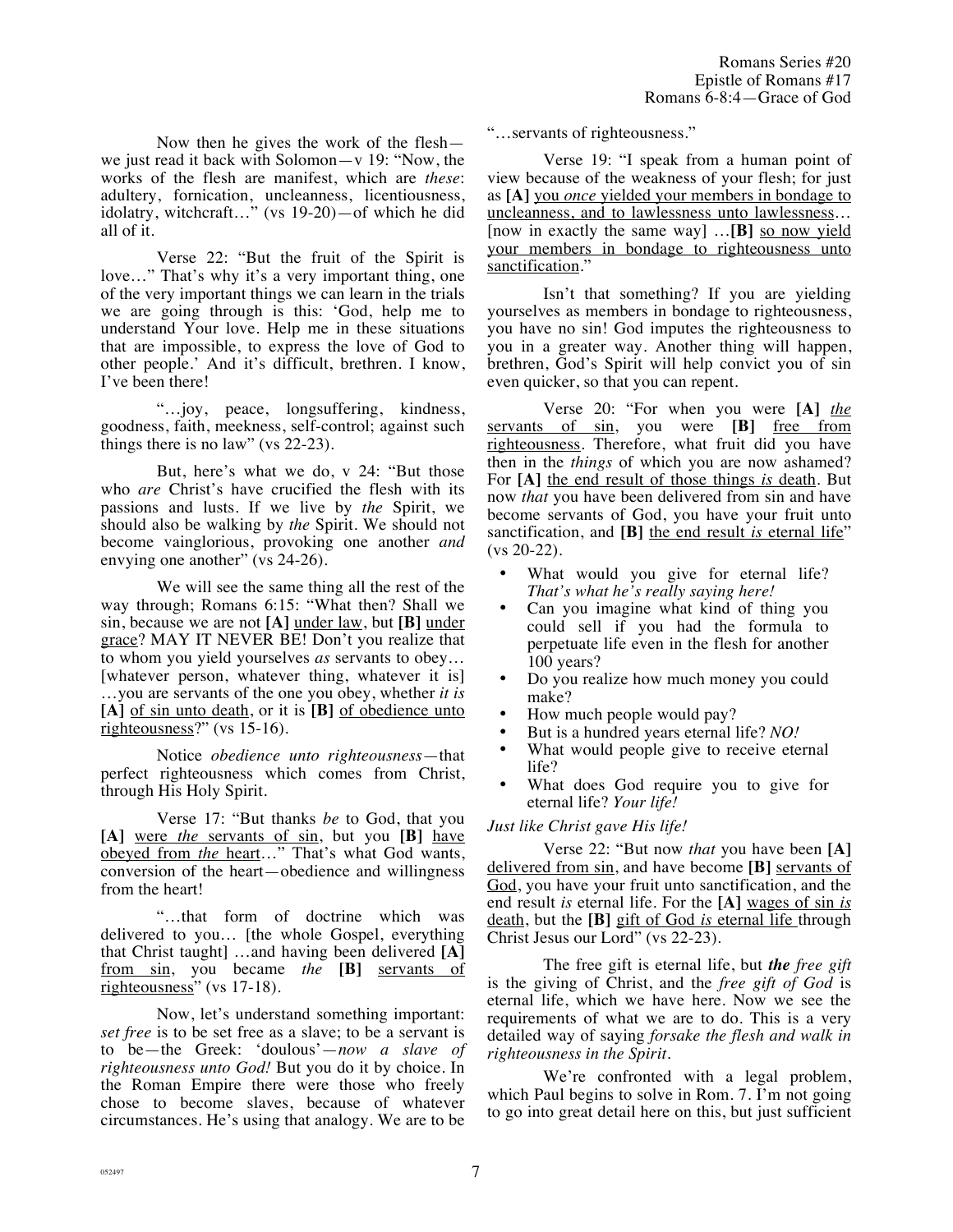enough to let you know that the covenant with Israel was *a marriage covenant* and that had to be solved.

Romans 7:1: "Are you ignorant, brethren (for I am speaking to those who know law) that the Law rules over a man for as long a time as he may live?" *All law rules over you!*

- Does the law of gravity rule over you so long a time as you live? *Yes!*
- Do not the laws in your body rule your body as long as you live? *Yes!*
- Are you not under law in the world? *Yes!*
- Are not God's laws ruling over you as long as you live?
- Who gave the Ten Commandments? *God did!*
- Who gave all the other laws? *God did!*
- Who amplified them in Matt. 5-7? *Jesus Christ did!*

Now then, we come to a specific law:

Verse 2: "For the woman who is married is bound by law to the husband as long as he is living; but if the husband should die, she is released from the law *that bound her* to the husband. So then, if she should marry another man as long as the husband is living, she shall be called an adulteress; but if the husband should die she is free from the law *that bound her to the husband*…" (vs 2-3).

That's what we are talking about. We are not talking about a theological argument that you are now free from any requirements of the laws of God; that is a ludicrous conclusion to draw from this.

"…so that she is no longer an adulteress if she is married to another man. In the same way, my brethren, you also were made dead to the *marriage* law *of the Old Covenant* by the Body of Christ…"  $(vs 3-4)$ .

Let's think this through for just a minute. Marriage is binding until the death of one of the individuals. Does God live by His own laws? *He would have to because He's Lawgiver,* and the Lawgiver cannot be a lawbreaker. Who is the lawbreaker? *Satan the devil!* In making this marriage covenant with Israel—though He had to put her away in divorce—did He marry another nation? *No!* He kept part of it—Judah—and kept the covenant with her until Christ. In order to terminate that covenant—since covenants cannot be terminated by fiat; covenants must be terminated by death—one of two things had to happen:

- 1. all Israel had to die—God would have to kill all of them
- *or*
- 2. God had to die

That's why Christ came and died—one of the main reasons—to end that covenant because He could not even be engaged, betrothed, to the Church unless He first died. That's why Christ died. To release old Israel from the covenant, by the body of Christ,

"…in order for you to be married to another, Who was raised from *the* dead, that we should bring forth fruit to God"  $(v 4)$ .

Then he starts the deep, internal tug of war. Even though we have the Spirit of God in us, we still have human nature—the law of sin and death—in us. He wants to bring out some very important points here.

Verse 5: "For as long as we were in the flesh, the passions of sins, which *were* through the law, were working within our own members to bring forth fruit unto death. But now we have been released from the law… [of the marriage covenant] …because we have died…" (vs 5-6).

Didn't we die in the operation of baptism after He died? *Yes!* So, our covenant vow with Christ is also unto death, *His death!*

"…*to that* in which we were held so that we might serve in **newness of** *the* **spirit**… [that's how we are to serve] …and not in *the* oldness of *the* letter"  $(v 6)$ .

I could not help but think of that poor Baptist minister standing up there in front of this whole room full of Jews trying to explain to them why he thought that the Baptist should evangelize the Jews. That poor man didn't have a clue!

I've thought about that if I were ever put in that position, what would I say? I thought that I would start this way: All of you in this room are circumcised and that is the token of the covenant that God gave to Abraham, but there is something else that God said that He desired from you, which you need to do, and that is *'circumcise the foreskin of your heart.'* You know and all of your rabbis know that *you have created traditions and laws* that have built a great shield about you and, in fact, have built an iron room between you and God. Now God is calling upon you to let Him circumcise your heart. That's as far as I've gotten on it.

I would use all Old Testament Scriptures. That's what God is doing here. "…newness of *the* spirit, and not in *the* **oldness of** *the* **letter**" (v 6), because that just builds a mound of things against God and created death, hatred, bitterness, wrath and anger. Back to the Jews:

- Did all of your anger over the Holocaust change your heart?
- Did it change the hearts of other people?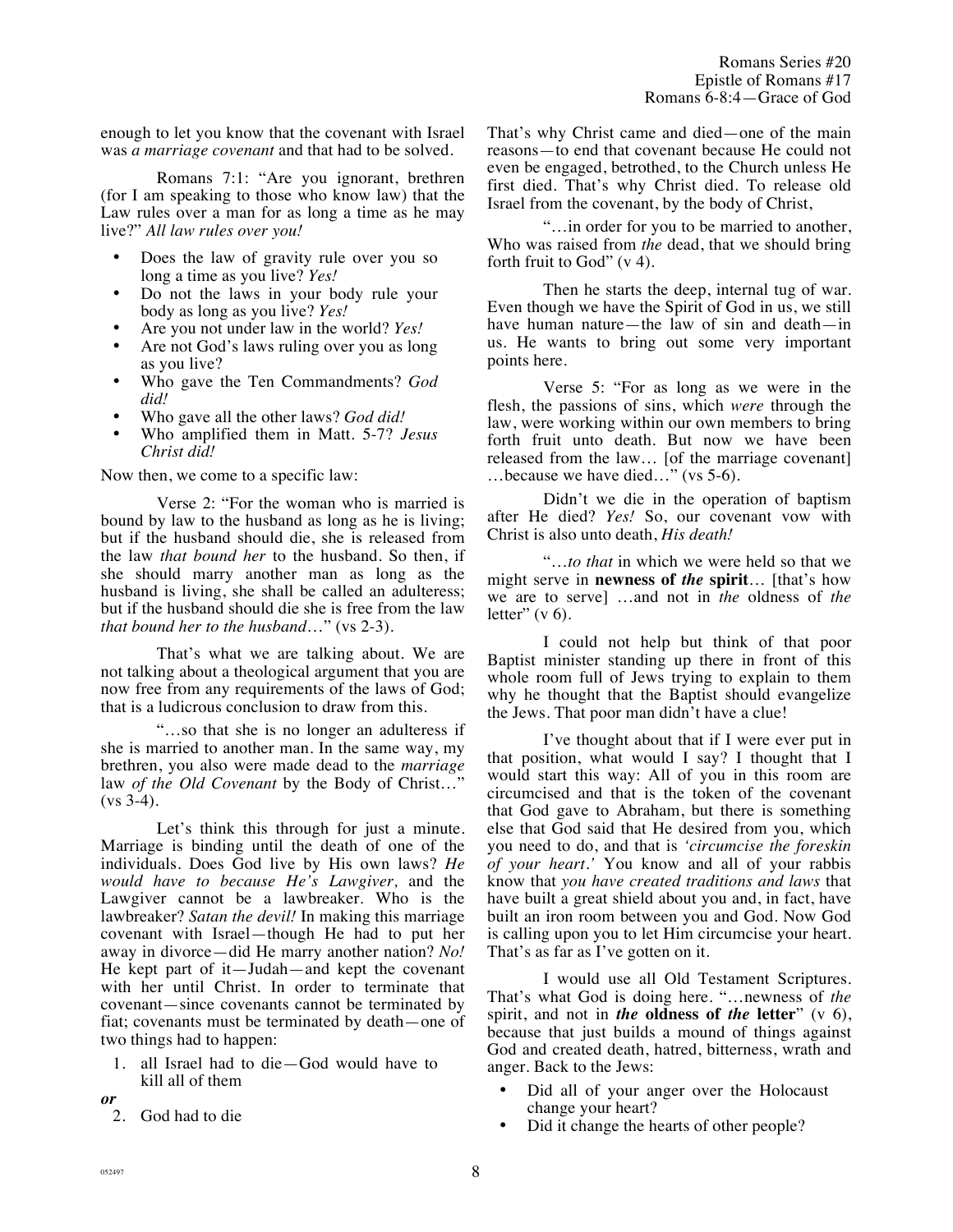- Has all of your bitterness and anguish against God, in producing so many atheists solved the problem of sin? *That's what Paul is saying right here!*
- Has it? *No!*

Verse 7: "What then shall we say? *Is* the Law sin? MAY IT NEVER BE!…. [of course, the law can *never* be sin!] …But I had not known sin except through the Law. Furthermore, I would not have been conscious of lust, except *that* the Law said, 'You shall not covet.''" Why? *Because the desires of the flesh and the desires of the mind are just natural and good to the carnal mind!*

Eph. 2 shows the naturalness of sin and lust. You can't know what it is unless God defined it for you.

Ephesians 2:2: "In which you walked in times past according to the course of this world, according to the prince of the power of the air, the spirit that is now working within the children of disobedience." They think it's good and marvelous and wonderful and fine, because they've been:

- shut up under
- shut up from the
- shut up unto unbelief

Then God intervenes to call:

Verse 3: "Among whom also we all once had our conduct in the lusts of our flesh, doing the things willed by the flesh and by the mind…"—all great, wonderful human things.

"…and were by nature *the* children of wrath, even as the rest *of the world*. But God, Who is rich in mercy because of His great love with which He loved us" (vs 3-4)—reached down with His grace: *by grace you have been saved through faith!* 

When we were in the flesh, like Paul said, Romans 7:7: "…I would not have been conscious of lust, except *that* the Law said, 'You shall not covet.' But sin, having grasped an opportunity by the commandment… [figuratively speaking] …worked out within me every *kind of* lust…" (vs 7-8).

Not only did he begin to see lust, but then there was *every kind* of lust, "…because apart from law, sin *was* dead…. [the law was there and sin was alive] …For I was once alive without law; but after the commandment came, sin revived, and I died" (vs 8-9). How did he die? *By baptism!* 'I am crucified with Christ, nevertheless, I live, and the life I live in the flesh I live by the faith of the Son of God' That is His very own faith.

Verse 10: "And the commandment, which

*was meant* to *result in* life…" Didn't God say if you keep the commandments, you'll prolong your days? You'll be happy? It will be well with you? But it didn't solve the inherent sin problem.

I, Paul: "…was found *to be* unto death for me; because sin, having taken opportunity by the commandment, deceived me, and by it killed *me*" (vs 10-11). *Sin is deceitful!* What can happen with the deceitfulness of sin?

Let's see the warning that was given. Sin can be very deceitful. Why? *Because sin can be very pleasurable for a short season!* Sin can be exciting, *for a short time!*

If you don't believe that try driving 120 mph one time. I remember when I got my 1956 Ford V8—I was 21-22—and I got one that was brand new and I only paid \$3600 for it. It was a two-door hardtop, first time they came out with the hardtop. The top was black and the top part of the car was white, and then it had this Nike-like chrome coming down the side and the bottom of it was black. It had dual exhaust, automatic transmission, and at that time, Richfield put out Richfield boron gasoline, the greatest thing to ever hit the market.

I was taking a trip down to California and I put in Richfield boron, and I was cruising down the freeway, the first freeway in Oregon. I wondered how fast this will go. I kicked it up to 80, 85, 90, 95, 100, I got up to 105 and Whooooo! My heart was just pounding and I thought, Man! What if I get a flat tire? I immediately took it down from there and never went 105 mph again; although, my wife occasionally thinks I do. There was that excitement for a while and no highway patrol—God was merciful to me! What I'm trying to point out here is *the deceitfulness of human thinking,* which can lead you into greater and greater sin!

Hebrews 3:7: "For this reason, even as the Holy Spirit says, 'Today, if you will hear His voice… [that's what God wants all the way through] …harden not your heart, as in the rebellion, in the day of temptation in the wilderness, where your fathers tempted Me *and* tried Me, and saw My works forty years. Because of this, I was indignant with that generation, and said, "They are always going astray in their hearts, and they have not known My ways." So, I swore in My wrath, "If they shall enter into My rest—"' Beware, brethren, lest perhaps there be in any of you an evil heart of unbelief, in apostatizing from *the* living God. Rather, be encouraging one another each day, while it is called 'today,' so that none of you become hardened by *the* **deceitfulness of sin**" (vs 7-13).

So, it is the sin that is deceitful thing. When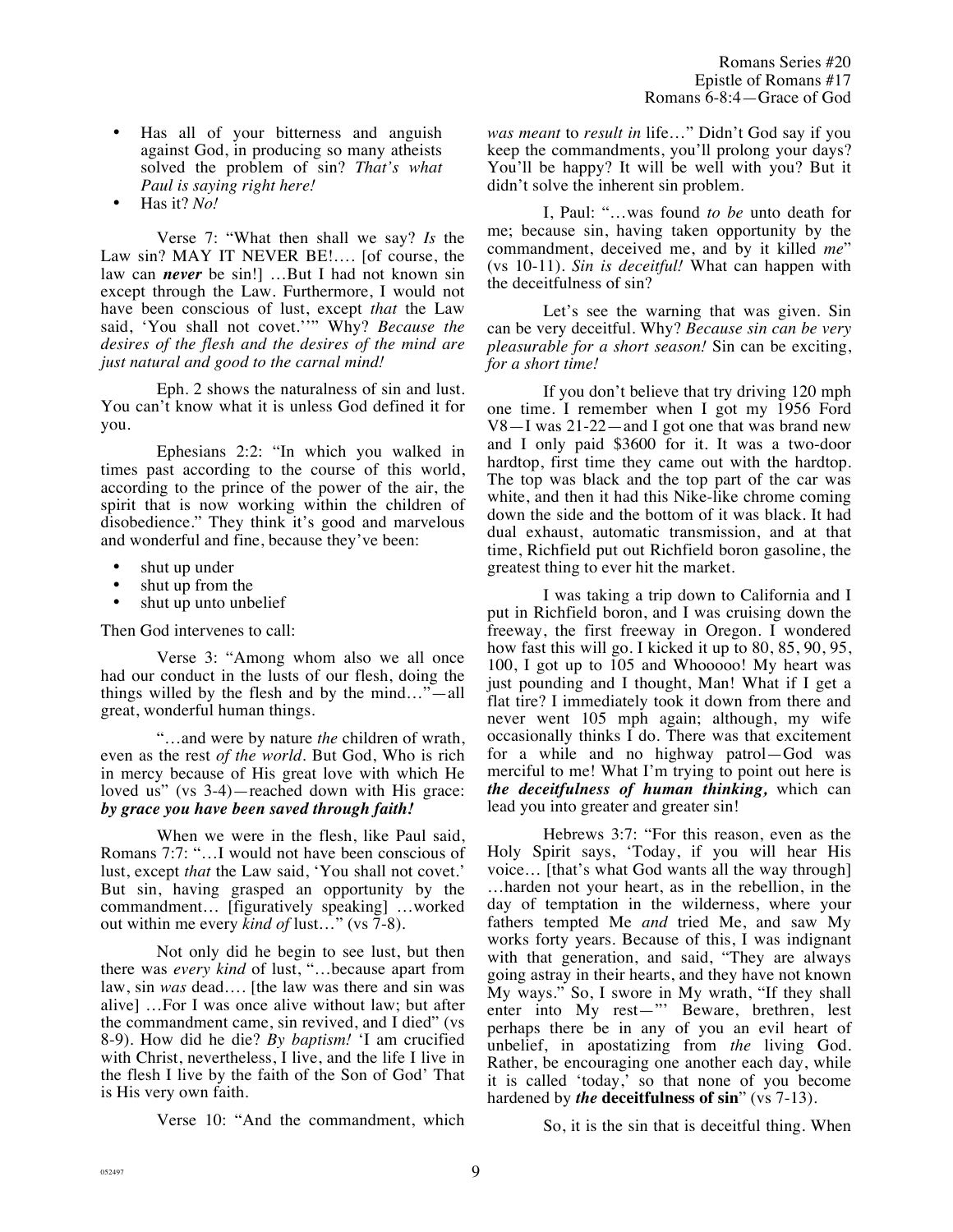Paul recognized that deceitfulness, he was as good as dead!

Romans 7:11 "…[sin] deceived me, and by it killed *me*. Therefore, the Law *is* indeed Holy… [the law is good] …and the commandment Holy and righteous and good. Now then, did that which *is* good become death to me? MAY IT NEVER BE! But sin, in order that it might truly be exposed as sin in me by that which *is* good, was working out death; so that by means of the commandment, sin might become exceedingly sinful" (vs 11-13).

Have you ever been going down the road one day, thinking about things and maybe thinking about God, and all of sudden it comes in your mind that you really understand how sinful that thing you did back when really was. Then you have an instant repentance right there and say, 'O God, I never knew how bad that was.' I don't know about you, but I've experienced that, more than once. You then see the *'exceeding sinfulness'* of it.

Verse 14: "For we know that the Law is spiritual; but I am carnal, having been sold *as a slave* under sin." That's the problem with being under law. The law is spiritual, but the people were carnal.

Verse 15: "Because what I am working out myself, I do not know.…" Have you ever done things where you say, 'Why did I do that?' I don't know why I did that! I do that all the time. I did that just last week. Very bad!

"…For what I do not desire to do, this I do…" (v 15). Ever find yourself doing something you don't want to do, and you really hate what you're doing, but you're doing it, and it's stupid! That's what he's talking about here.

"…moreover, what I hate, this *is what* I do" (v 15). This is the struggle that goes on spiritually! If God would condemn us every time this happened we wouldn't exist! That's why there's grace!

Verse 16: "But if I am doing what I do not desire to do, I agree with the Law that *it is* good. So then, I am no longer working it out myself; rather, it is sin *that is* dwelling within me" (vs 16-17).

All of us have that *law of sin and death!* That's why I started out in Rom. 8, so we could understand what he's doing. First of all, he showed the commitment through baptism there in Rom. 6. Then he shows what we are to do: forsake sin and follow righteousness. Then in Rom. 7, he says, 'When you are doing this there's going to be this inner struggle.

Verse 18: "Because I fully understand that there is not dwelling within me—that is, within my fleshly being—*any* good…. [this is what Job did not understand] …For the desire… [and we all desire] …to do good is present within me…"

Even when people commit murder, they are desiring to do good with this murder. When they steal, they're desiring to do good with this stealing. After all there is a benefit, so they think. But the 'wages of sin is death.'

"…but how to work out that which is good, I do not find. For the good that I desire to do, I am not doing; but the evil that I do not desire to do, this I am doing. But if I do what I do not desire to do, I am no longer working it out myself, but sin *that is* dwelling within me" (vs 18-20). That's why there can be no good thing in the flesh.

Verse 21: "Consequently, I find this law *in my members*, that when I desire to do good, evil is present with me."

Have you ever done something really uplifting and you feel very inspired in it, and you know that God was with you in it? Then two or three days later, what happens? *You do something carnal and nasty!* Did you intend to do it? *No!* Did you do it? *Yes!* Why did you do it? *Because of sin dwelling in you!*

And as long as you are in the flesh you have sin dwelling in you. That's why you must overcome daily. That's why you go through these trials. That's why you have this inner battle going on; so that you will really love God and love the good, and serve Him with all your heart. When you do that you are under His grace and God does not condemn you.

Let's see the solution that Paul brings out, v 22: "For I delight in the Law of God according to the inward man; but I see another law within my own members… [it's part of him] …**warring**… [that's the war, brethren, that's the fight] …against the law of my mind, and leading me captive to the law of sin that is within my own members. O *what a* wretched man I am! Who shall save me from the body of this death? I thank God *for His salvation* through our Lord Jesus Christ. Because of this, on the one hand, I myself serve the Law of God with *my* mind; but on the other hand, with the flesh, *I serve* the law of sin" (vs 22-25).

- So that you progressively overcome!
- So that the body of sin might be destroyed!

That is the battle!

One thing that is very, very true: *People who do not have the Holy Spirit do not have this battle!* So, if you have this battle, what is this? This is proof you have the Spirit of God and that God is dealing with you! That's something, brethren! Now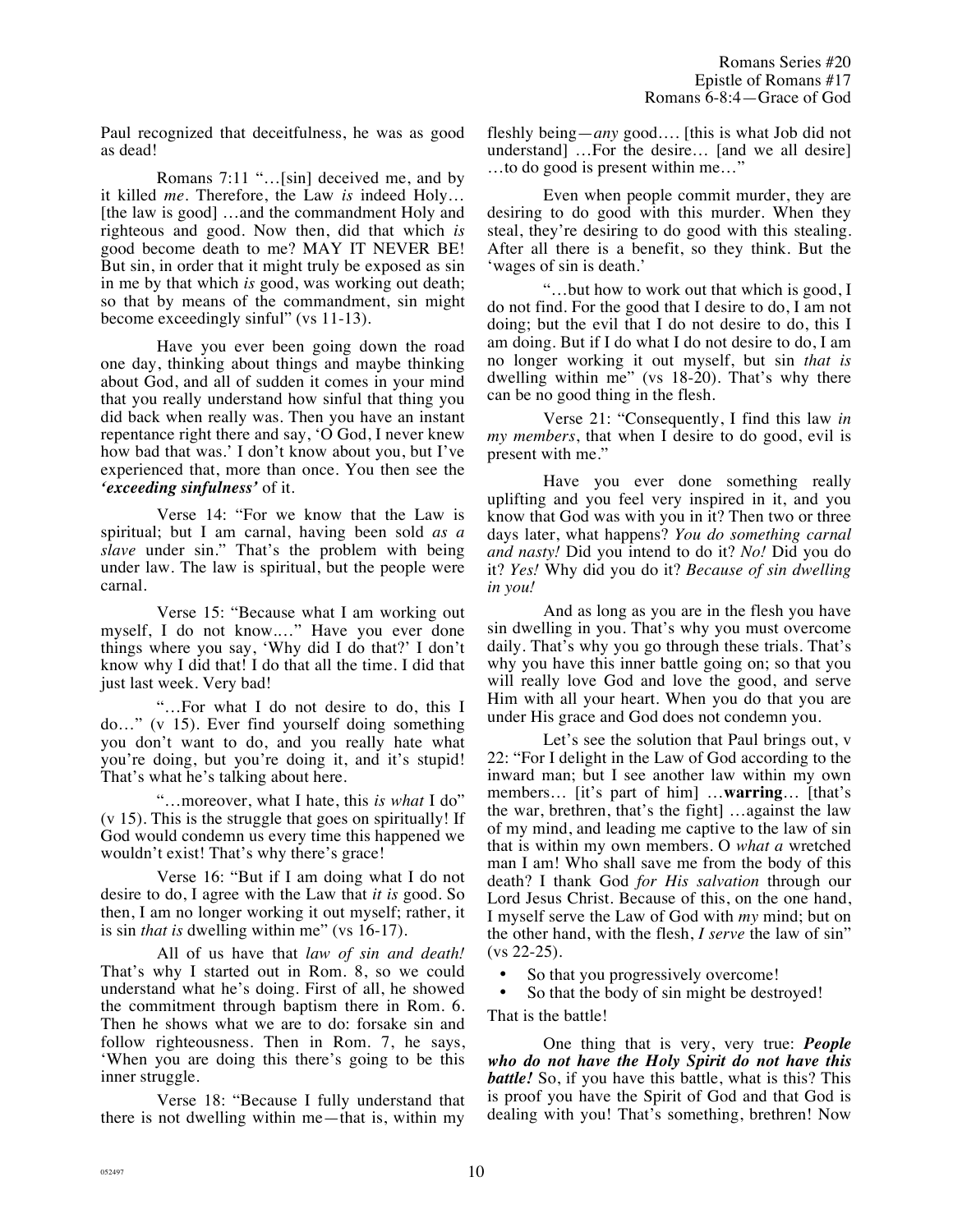you see why you can't overcome human nature with human nature? It's just like saying, take this oil that's been spilled on the floor and clean up this oil that is on the floor. It is an incongruous statement.

• Can you overcome the *law of sin and death* with the *law of sin and death*? *No!*

That's an incongruous statement!

- Can you help yourself in a carnal way?
- Become more successful?
- Follow the laws of success?
- Develop a business?
- Develop speaking ability?
- Develop vocabulary?
- Develop customers, clients, technical knowledge—whatever it may be?
- Educate yourself to be the finest thing you can be in this world?

But are you converted? *NO! Unless you have the Spirit of God!* You can pull yourself up by the bootstraps.

I remember years ago, Zig Ziegler came into town and my son David wanted to go see Zig Ziegler. I took him and Jonathan to see Zig Ziegler. Zig Ziegler is one of the greatest promoters of building the self; that you can become what you want to be by thinking and doing. He even brings in some of the commandments of God, and he even brings in love. *But he doesn't know the love of God!* He is building on that 'eros phileo' love, which is *carnal, self-centered love*:

- Be better!
- Earn more!
- Be younger!
- Be stronger!
- Be more beautiful!
- Be richer!
- Have more possessions!

And by the way, *'pay my fee and buy my tapes and buy my books so I can be more wealthy and greater and stronger and more perfect.'*

- Does that change the heart?
- You can accomplish certain things with that, but:
- 
- Is that conversion? *NO!*<br>• Does it change the heart • Does it change the heart? *NO!*

It may re-direct the carnal heart in other carnal pursuits, but the *law of sin and death* and the carnal heart remain the same and remain *under law!* That's what Christ meant: *'He who seeks to save his life shall lose it'*; because a change of one carnal position to another carnal position—though in the mind's eye of the person doing it—doesn't convert the heart. 'But he who loses his life for My sake,' Christ said, 'shall find it.' And that's what Paul is defining here.

Now, because God put in you the *law of sin and death*, because you are struggling against sin, because you have the Holy Spirit of God residing in you at the same time that this is going on, *through the grace of God you are not under condemnation!* Now do you understand why he says, 'What? Shall we sin that grace may abound.' No, no, no! This is so that you will be inspired to want to come closer to God.

That's why he says, Romans 8:1: "Consequently, *there is* **not any**…"—*not one,* even though you may feel guilty in heart and need to repent, you go repent.

"…**condemnation** to those who are in Christ Jesus, who are not walking according to *the* flesh, but according to *the* Spirit" (v 1).

- the very fact that you have this struggle
- the very fact that you are wanting to go God's way
- the very fact that you are striving to go God's way

#### shows that you are *walking according to the Spirit!*

What I mean by this struggle and having the Holy Spirit, you are not just doing things where you might—like someone in the world—have a guilty conscience because they know some things are right and wrong. Right or wrong does not mean that they're converted. That just means they have a certain understanding of things that are right and wrong. We're talking about here the whole process of overcoming and conversion with God's Spirit. In that 'there is no condemnation.'

Verse 2: "Because the law of the Spirit of Life in Christ Jesus… [those ten things that I call *the power of grace*] …has delivered me from the law of sin and death."

There will come a time, brethren, with the increase of God's Spirit and the growing in grace and knowledge and understanding, that you will know that God has delivered you from the *law of sin and death!* The more that you love God, the more that you're going to understand that. The two go hand-in-hand.

Verse 3: "For what *was* impossible for the Law to do…"

- could not change the heart
- could not bring eternal life
- could not bring true righteousness<br>• could not bring justification to
- could not bring justification to God in heaven above
- could not stop sinning

—even though it knew better! "…in that it was weak through the flesh, God, having sent His own Son in